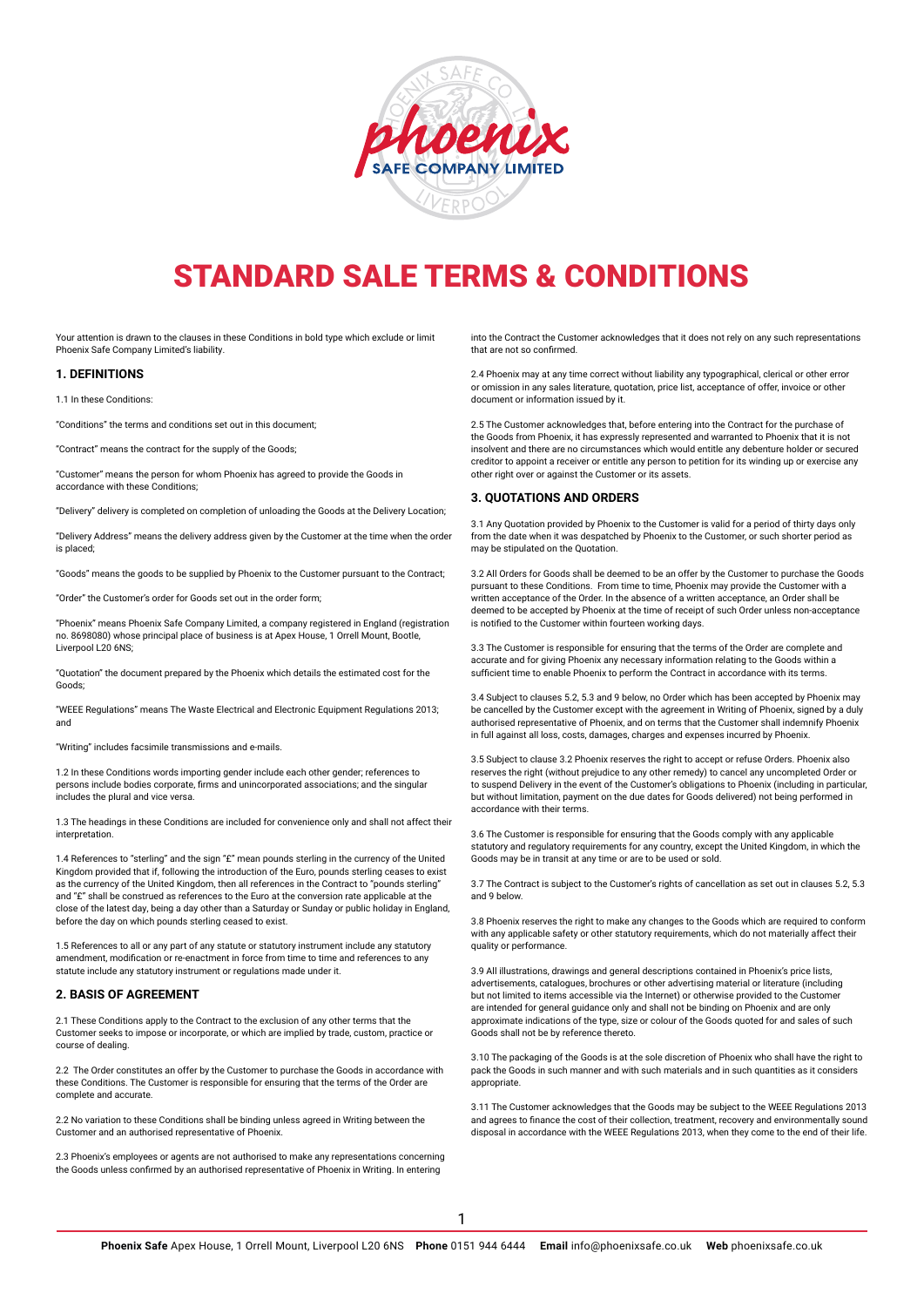# **4. SAMPLES**

4.1 Phoenix may at its discretion submit samples of the Goods to the Customer for approval. Phoenix shall not be liable for any errors not corrected by the Customer in respect of such samples.

4.2 Phoenix shall be entitled to increase the price of the Goods to reflect any change in the Customer's instructions following submission of samples, including (without limitation) the cost of further samples.

## **5. DESCRIPTION AND PRICE OF THE GOODS**

5.1 The description and price of the Goods shall be as contained in Phoenix's Quotation or where no price has been quoted (or a quotation is no longer valid) the price listed in Phoenix's published price list, advertisements, catalogues, brochures or other advertising material or literature current at the date of acceptance of the Order.

5.2 The Goods are subject to availability. If on receipt of the Customer's Order, the Goods ordered are not available in stock, Phoenix will inform the Customer as soon as reasonably practicable and offer the Customer the option of either reconfirming the Customer's Order to be delivered at a future date or cancelling the Order. If the Customer cancels, Phoenix will refund or recredit the Customer for any sum that has been paid by the Customer for the Goods.

5.3 Every effort is made to ensure that prices contained in Phoenix's price lists or in its current catalogue are accurate at the time the Customer places an Order. If an error is found, Phoenix will inform the Customer as soon as reasonably practicable and offer the Customer the option of either reconfirming the Customer's Order at the correct price or cancelling the Order. If the Customer cancels, Phoenix will refund or recredit the Customer for any sum that has been paid by the Customer for the Goods.

5.4 Phoenix may, by giving notice to the Customer at any time before Delivery, increase the price of the Goods to reflect any increase in the cost of the Goods that is due to:

(a) any factor beyond Phoenix's control (including foreign exchange fluctuations, increases in taxes and duties, and increases in labour, materials and other manufacturing costs);

(b) any request by the Customer to change the Delivery date(s), quantities or types of Goods ordered; or

(c) any delay caused by any instructions of the Customer to give Phoenix adequate or accurate information of instructions.

5.5 The price of the Goods is inclusive of transport to the Delivery Address. Any change to the Delivery Address may attract additional charges.

5.6 The price of the Goods is, where applicable, exclusive of value added tax.

#### **6. TERMS OF PAYMENT**

6.1 Subject to any special terms agreed in Writing between the Customer and Phoenix, Phoenix may invoice the Customer for the price of the Goods at any time on or after Delivery in accordance with 7.1 unless the Goods are to be collected by the Customer or the Customer fails to take Delivery of the Goods, in which event Phoenix shall be entitled to invoice the Customer for the price at any time after Phoenix has notified the Customer that the Goods are ready for collection. Time for payment shall be of the essence of the Contract.

6.2 The Customer shall pay the price of the Goods within thirty days of the end of the month in which the Customer receives Phoenix's invoice, or as otherwise agreed in Writing between the Customer and Phoenix, without any set-off or other deductions whatsoever, by cheque, banker's draft, BACS or cleared funds/ any method notified to the Customer by Phoenix at the time the Order is placed. Letters of credit will be accepted only by prior agreement in Writing / where payment is to be by letter of credit, the Customer will be liable for any discounting or bank charges incurred and/or any bank charges incurred in processing a payment from the Customer.

6.3 If the Customer fails to make any payment on the due date then, without prejudice to any other right or remedy available to it, Phoenix may:

6.3.1 Cancel the Contract and suspend any further deliveries to the Customer;

6.3.2 Appropriate any payment made by the Customer to such invoices as Phoenix may think fit (notwithstanding any purported appropriation by the Customer);

6.3.3 Charge the Customer interest (both before and after judgment) on the amount outstanding on a daily basis at the rate of 5% per annum above the base rate of HSBC Bank plc from time to time until all outstanding amounts are paid in full; and/or

6.3.4 Bring an action for the invoice value notwithstanding that property in the Goods has not passed to the Customer.

6.4 If the recovery of any sums outstanding from the Customer to Phoenix is passed to a debt collection agency, the Customer shall pay on an indemnity basis Phoenix's costs incurred in instructing such debt collection agency and all legal and other costs ancillary thereto.

## **7. DELIVERY AND PERFORMANCE**

7.1 Delivery of the Goods shall be made by Phoenix to the Delivery Address.

7.2 Subject to clause 7.3, if Delivery cannot be made to the Delivery Address, Phoenix will inform the Customer as soon as possible, and refund or recredit the Customer for any sum that has been paid by the Customer for Delivery.

7.3 If Delivery of the Goods is for any reason delayed as a result of the actions, inactions or negligence of the Customer, including, without limitation, there being no person at the Delivery Address who is competent to accept Delivery of the Goods, the Customer will be notified of an alternative Delivery date or a place to collect the Goods and the Customer will indemnify Phoenix in respect of any loss, costs, damages, charges and expense which it may sustain in consequence thereof.

7.4 Every effort will be made to deliver the Goods as soon as reasonably practicable after the Customer's order has been accepted, and in any event within 30 days of such acceptance. However, any dates quoted by Phoenix for Delivery of the Goods are approximate only and Phoenix shall not be liable for any delay in Delivery of the Goods howsoever caused. In this case, Phoenix will inform the Customer as soon as reasonably practicable.

7.5 Subject to Phoenix giving the Customer prior reasonable notice Phoenix may Deliver the Goods to the Customer in advance of the quoted Delivery date.

7.6 Where Phoenix is entitled to deliver the Goods by instalments, each Delivery shall constitute a separate contract and failure by Phoenix to deliver one or more instalments in accordance with the Contract shall not entitle the Customer to treat the Contract as a whole as repudiated.

7.7 Phoenix reserves the right to withhold Delivery of the Goods to the Customer at any time when the Customer has exceeded, or upon Delivery would exceed, any credit limit with Phoenix either in relation to the Goods or otherwise or if Phoenix has any doubt about the continuing creditworthiness of the Customer.

7.8 A Delivery or collection note signed by or on behalf of the Customer, or the Customer's customer, agent or duly authorised representative, is deemed to be evidence of the Delivery or collection of the Goods specified therein.

#### **8. RISK AND PROPERTY**

8.1 Risk of damage to, or loss of, the Goods shall pass to the Customer upon Delivery of the Goods at the Delivery Address or (as the case may be) when the Goods are collected.

8.2 Notwithstanding Delivery and/or the passing of risk in the Goods, the Goods shall remain the property of Phoenix until whichever shall be the later of (a) Delivery of the Goods at the Delivery Address and (b) the Customer having paid to Phoenix all sums outstanding under the Contract and all other contracts between the parties.

8.3 Until such time as title in the Goods passes to the Customer:

8.3.1 the Customer shall hold the Goods, properly protected and insured, in a fiduciary capacity as bailee for Phoenix and accordingly shall keep the Goods separate from other goods on the premises of the Customer and clearly marked as being the property of Phoenix;

8.3.2 Phoenix shall be entitled at any time to require the Customer to deliver up the Goods and if the Customer fails to do so Phoenix shall be entitled to enter upon the premises of the Customer or any third party where the Goods are stored and repossess them;

 8.3.3 The Customer shall not be entitled to pledge or in any way charge by way of security for any indebtedness any of the Goods which remain the property of Phoenix, but if the Customer does so all monies owing by the Customer to Phoenix shall (without prejudice to any other right or remedy of Phoenix) immediately become due and payable;

8.3.4 The Customer shall not remove, deface or obscure any identifying mark or packaging on or relating to the Goods; and

8.3.6 Give Phoenix such information relating to the Goods as Phoenix may require from time to time.

8.4 The Customer has the right to sell the Goods but the proceeds of resale (or such part of the proceeds that is equal to the amount owed by the Customer to Phoenix) shall be held in a separate account to Phoenix's order and on trust for Phoenix until all sums referred to in clause 8.2 have been paid in full and the Customer shall assign to Phoenix any rights or claims that the Customer may have against any sub-purchaser.

8.5 The Customer's right to possession of the Goods supplied by Phoenix shall terminate if the Customer is declared bankrupt or makes any proposal to the Customer's creditors for any composition or voluntary arrangement or, if the Customer is a company, an administrator, receiver or liquidator is appointed in respect of it, its business or any of its assets.

8.6 The Customer grants Phoenix, its agents and employees an irrevocable licence at any time to enter any premises where the Goods are stored in order to inspect them or, where the Customer's right to possession has terminated, recover them.

8.7 It shall be the responsibility of the Customer (and not the responsibility of Phoenix) to obtain all consents necessary for the installation and storage of any Goods and to satisfy itself that the installation and storage of such Goods is in accordance with the provisions of any relevant by-laws, regulations or statutes.

### **9. YOUR RIGHT OF CANCELLATION**

9.1 The Customer may cancel the Contract at any time up to the end of thirty days after the Customer has received the Goods.

9.2 To cancel the Contract, the Customer must give written notice to Phoenix by hand or post fax or email, at the address, fax number or email address shown in the Contract, giving details of the goods ordered and (where appropriate) their Delivery. The customer must obtain a goods return note (GRN) number within thirty days of the Delivery date, this number can be obtained by contacting our customer service team on 0151 944 6444.